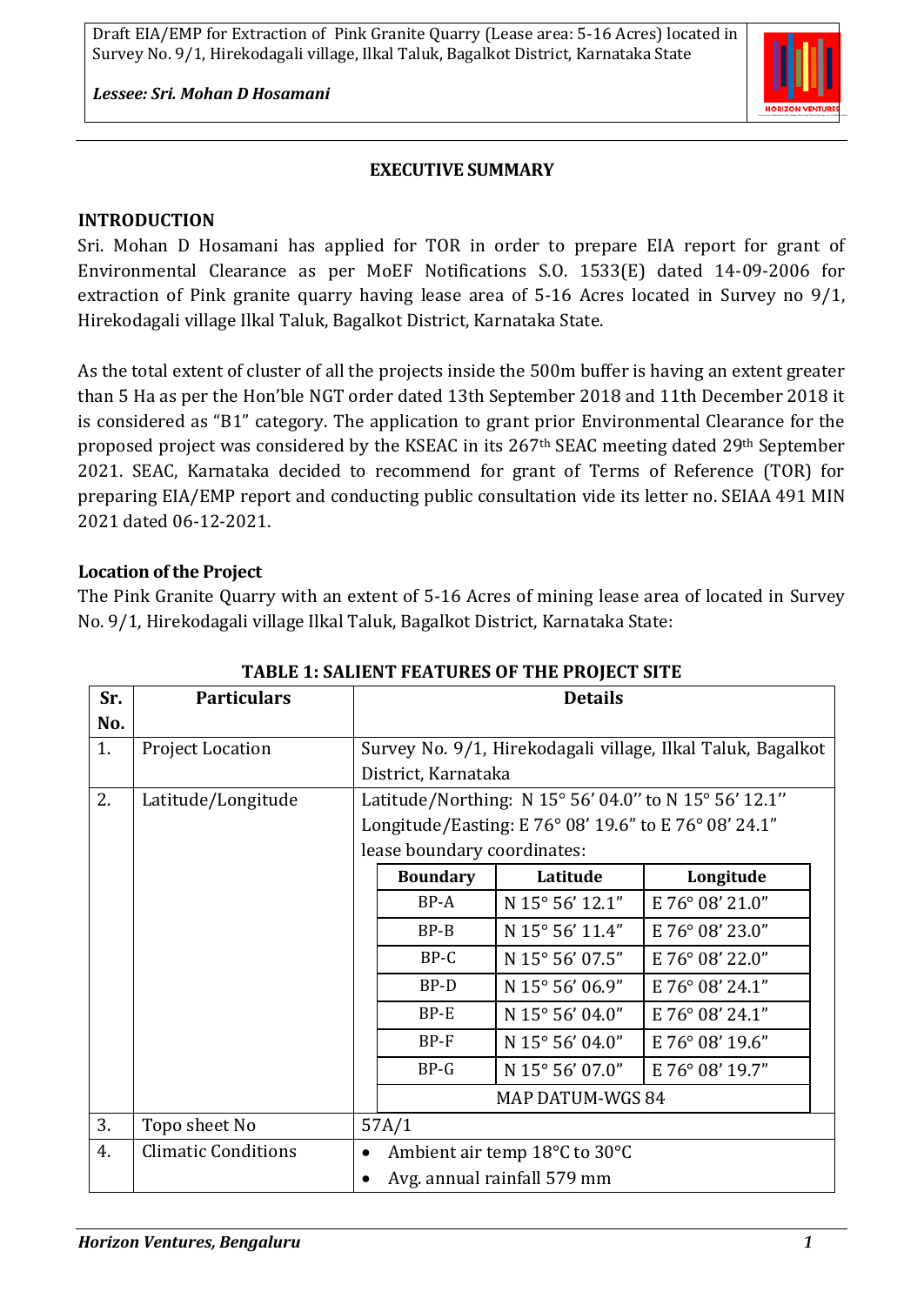#### *Lessee: Sri. Mohan D Hosamani*

| Sr.<br>No. | <b>Particulars</b>                       | <b>Details</b>                                                                                                                                                             |                                                       |                                                                        |  |  |
|------------|------------------------------------------|----------------------------------------------------------------------------------------------------------------------------------------------------------------------------|-------------------------------------------------------|------------------------------------------------------------------------|--|--|
|            |                                          | Source: CGWB, Bagalkot                                                                                                                                                     |                                                       |                                                                        |  |  |
| 5.         | Site elevation above MSL                 | 597.0m to 593.0 m MSL                                                                                                                                                      |                                                       |                                                                        |  |  |
| 6.         | Land use at the proposed<br>project site | Type of land use                                                                                                                                                           | <b>Existing</b><br><b>Land use</b><br><b>In Acres</b> | <b>Land use</b><br>at the end<br>of 5 years<br>plan in<br><b>Acres</b> |  |  |
|            |                                          | Area to be excavated                                                                                                                                                       | $- -$                                                 | $3 - 31$                                                               |  |  |
|            |                                          | Dump Yard                                                                                                                                                                  | --                                                    | $0 - 02$                                                               |  |  |
|            |                                          | <b>Buffer Zone</b>                                                                                                                                                         | --                                                    | $1 - 15$                                                               |  |  |
|            |                                          | Undisturbed area                                                                                                                                                           | $5 - 16$                                              |                                                                        |  |  |
|            |                                          | <b>Total</b>                                                                                                                                                               | $5 - 16$                                              | $5 - 16$                                                               |  |  |
| 7.         | Site topography                          | The Project site is hilly Terrain and sloping towards North<br>direction. The subject area forms a hillock with altitude of<br>597.0-593.0 m above MSL.                    |                                                       |                                                                        |  |  |
| 8.         | Nearest roadway                          | National Highway NH 50 - 0.20 kms towards Southwest,<br>Ilkal to Gudur Road<br>State Highway SH 6-4.10 kms towards west, Ilkal to<br>Hanamsagar Road                       |                                                       |                                                                        |  |  |
| 9.         | Nearest Railway Station                  | Badami Railway Station 49.30 km, towards West.                                                                                                                             |                                                       |                                                                        |  |  |
| 10.        | Nearest Railway line                     | Badami Railway Station 49.30 km, towards West.                                                                                                                             |                                                       |                                                                        |  |  |
| 11.        | Nearest Air Port                         | Belagavi Airport~163.83 km, towards west                                                                                                                                   |                                                       |                                                                        |  |  |
| 12.        | Nearest village/major<br>town            | Hirekodagali village - 1.30 Kms (E)                                                                                                                                        |                                                       |                                                                        |  |  |
| 13.        | Hills/valleys                            | No major hills and valleys within 10 km radius                                                                                                                             |                                                       |                                                                        |  |  |
| 14.        | <b>Ecologically sensitive</b><br>zone    | None                                                                                                                                                                       |                                                       |                                                                        |  |  |
| 15.        | Reserved/Protected<br>forests            | None within 10 kms                                                                                                                                                         |                                                       |                                                                        |  |  |
| 16.        | Historical/tourist places                | None within 5 km radius area                                                                                                                                               |                                                       |                                                                        |  |  |
| 17.        | <b>Nearest Industries</b>                | Om Agro Industries - 3.7 kms                                                                                                                                               |                                                       |                                                                        |  |  |
| 18.        | Nearest water bodies                     | Ilkal Halla - 3.10 kms (NW)                                                                                                                                                |                                                       |                                                                        |  |  |
| 19.        | Seismic zone                             | Seismically, this area is categorized under Zone-II as per<br>IS-1893 (Part-1)-2016. Hence, seismically the site is Low<br>Damage Risk Zone. With MSK scale of VI or Less. |                                                       |                                                                        |  |  |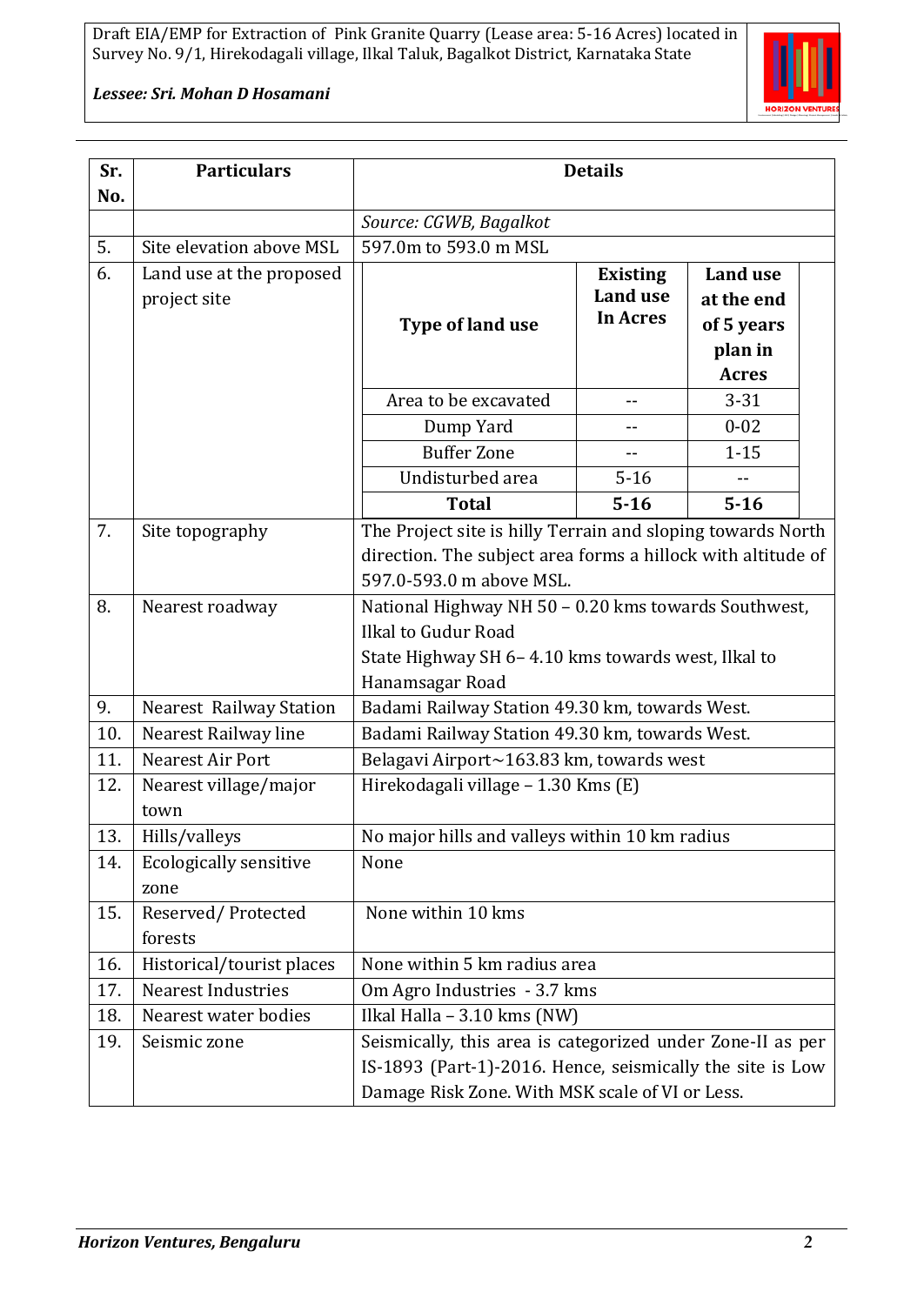

*Lessee: Sri. Mohan D Hosamani*

# **PROJECT DESCRIPTION Method of Mining**

An open cast Other than fully Mechanized method will be adopted to operate the area. Since, the annual production is about 3,500 cum per annum(9,275 Tonnes per annum) for five years, the Open cast method will be followed during the plan period.

# **Anticipated life of the mine**

It may be seen that during plan period, it is proposed to maintain a suitable Pink granite quarry production of about 3,500 cum per annum (9,275 Tonnes per annum) for 20 years.

# **Conceptual Mine Plan**

Based on reserves of Pink granite quarry as Production capacity of 3,500 cum per annum Pink granite quarry for the 5 years plan period, thus the anticipated life of the quarry shall be 17 years.

## **Waste Generation & Disposal**

Average of 19833 cu.m. per annum solid waste will be generated which will be disposed inside waste dump yard located east side project site over an extent of 0-02 Acres and will be used as building stone.

## **Water Requirement & Source**

Total water requirement for the project will be 6.72 KLD, Requirement is met by procurement of water from the bore well nearby Tankers.

## **Manpower Requirement**

The said mine provides direct employment to 16 people and generate 32 indirect employment for several hundred people. Most of the directly employed manpower falls under skilled category Preference will be given to the local people as per their eligibility.

## **Site Infrastructure**

The Quarry will have its own office premises, canteen, first-aid center etc. Quarry office is well connected with wireless and telephone, internet & e-mail facilities for communication. The Quarry is provided with a workshop to undertake repairs and regular maintenance of mining machinery deployed.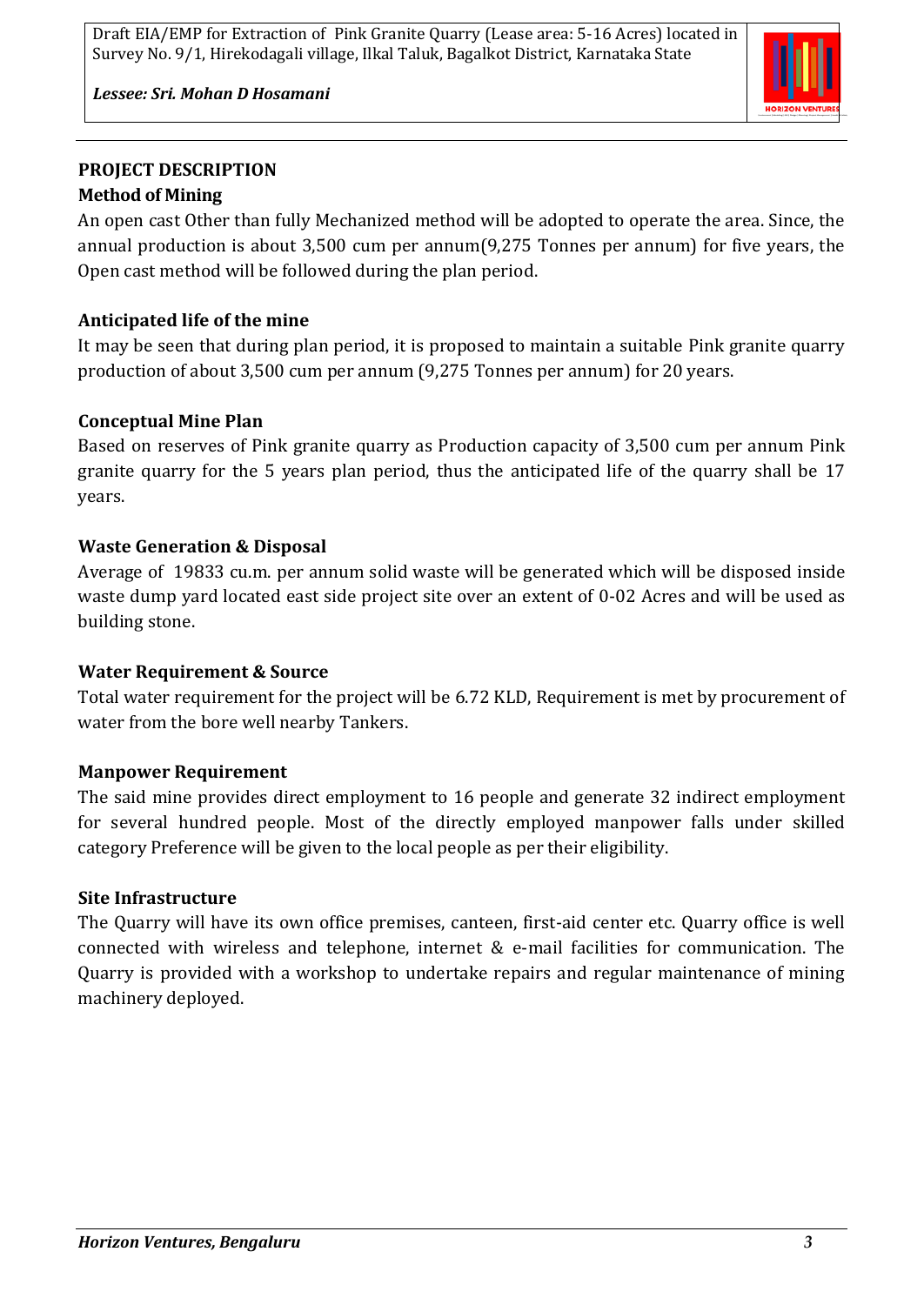

# **EXISTING ENVIRONMENTAL SCENARIO Baseline Environmental Studies Meteorology & Ambient Air Quality**

### **Summary of Meteorological data generated at site (March 2021 to June 2021)**

| <b>Wind Direction</b>                   | <b>Frequency</b> % |
|-----------------------------------------|--------------------|
| <b>First Predominant Wind Direction</b> | <b>WSW</b>         |
| Second Predominant Wind Direction       | <b>SW</b>          |
| Calm conditions (%)                     | 14.46              |

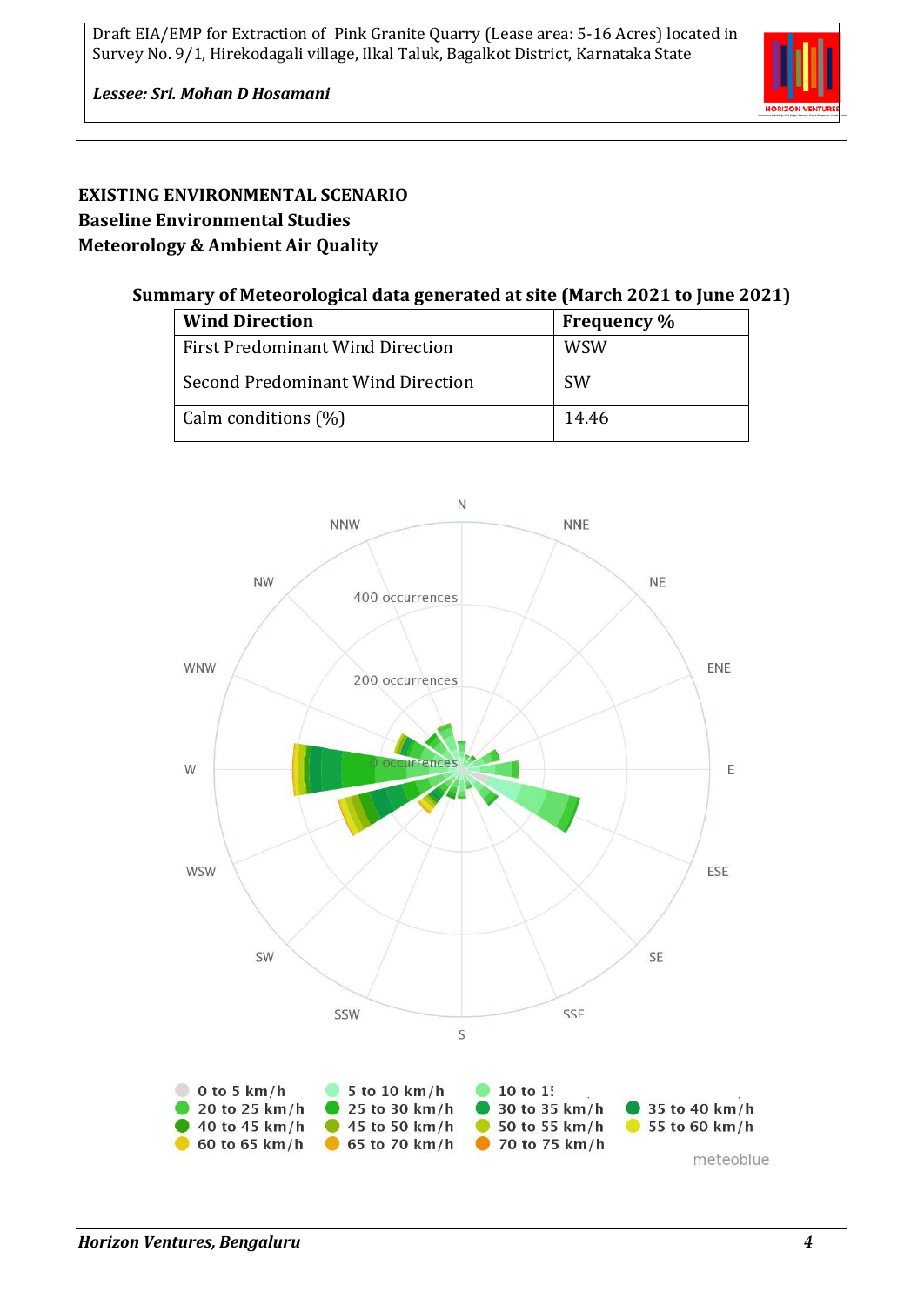

*Lessee: Sri. Mohan D Hosamani*

#### **Ambient Air Quality Status**

From the results, it is observed that the ambient air quality with respect to  $PM_{10}$ ,  $PM_{2.5}$ ,  $SO_2$ , and  $NO<sub>x</sub>$  at all the monitoring locations is within the permissible limits specified by CPCB.

# **Ambient Noise Levels**

Ambient noise level monitoring was carried out at the 9 monitoring locations, those were selected for ambient air quality monitoring. The monitoring results are within limits**.**

# **Biological Environment**

There is no any Protected Areas like National Park or Wildlife Sanctuary were observed **Proposed Biological Environment Conservation Measures**

- Thick Green belt will be developed around Quarry lease area and along transport road.
- Periodic maintenance of mineral transport road
- Regular sprinkling of water through mobile tanker on mineral transport road
- Mineral carrying trucks are loaded with only the stipulated quantity to avoid overloading and covered with tarpaulin to avoid spillage.

## **Socio-economic Environment**

- There is no habitation or private land in the Pink granite Quarry. There is no rehabilitation and resettlement involved in the project.
- The said Quarry provides direct employment to 16 people and generate 32 indirect employment for several hundred people. Most of the directly employed manpower falls under skilled category and the respective distribution / numbers is follows. Preference will be given to the local people as per their eligibility.
- The existing infrastructure facilities are sufficient to cater the needs of the Pink granite Quarry. However, the Quarry management will take efforts as a part of CER for improvement in civic amenities like sanitation, drinking water facilities, transport road, etc. in the nearby villages.

## **ENVIRONMENTAL MONITORING PROGRAM**

An Environmental Management Cell (EMC) will be established in the Quarry under the control of Mines Manager. The EMC will be headed by an Environmental Officer having adequate qualification and experience in the field of environmental management regular and periodic. Environmental monitoring of Ambient Air Quality, Water table depth, Water quality, Ambient Noise Levels, Soil Quality, CSR activities etc will be carried out through MOEF accredited agencies and reports will be submitted to KSPCB/ Regional office of MoEF&CC.

## **RISK ASSESSMENT & DISASTER MANAGEMENT PLAN**

The assessment of risk in the Pink granite quarry Mining project has been estimated for Slope failure, Movement of HEMM, Inundation due to surface water, Dust hazards, Hazards associated